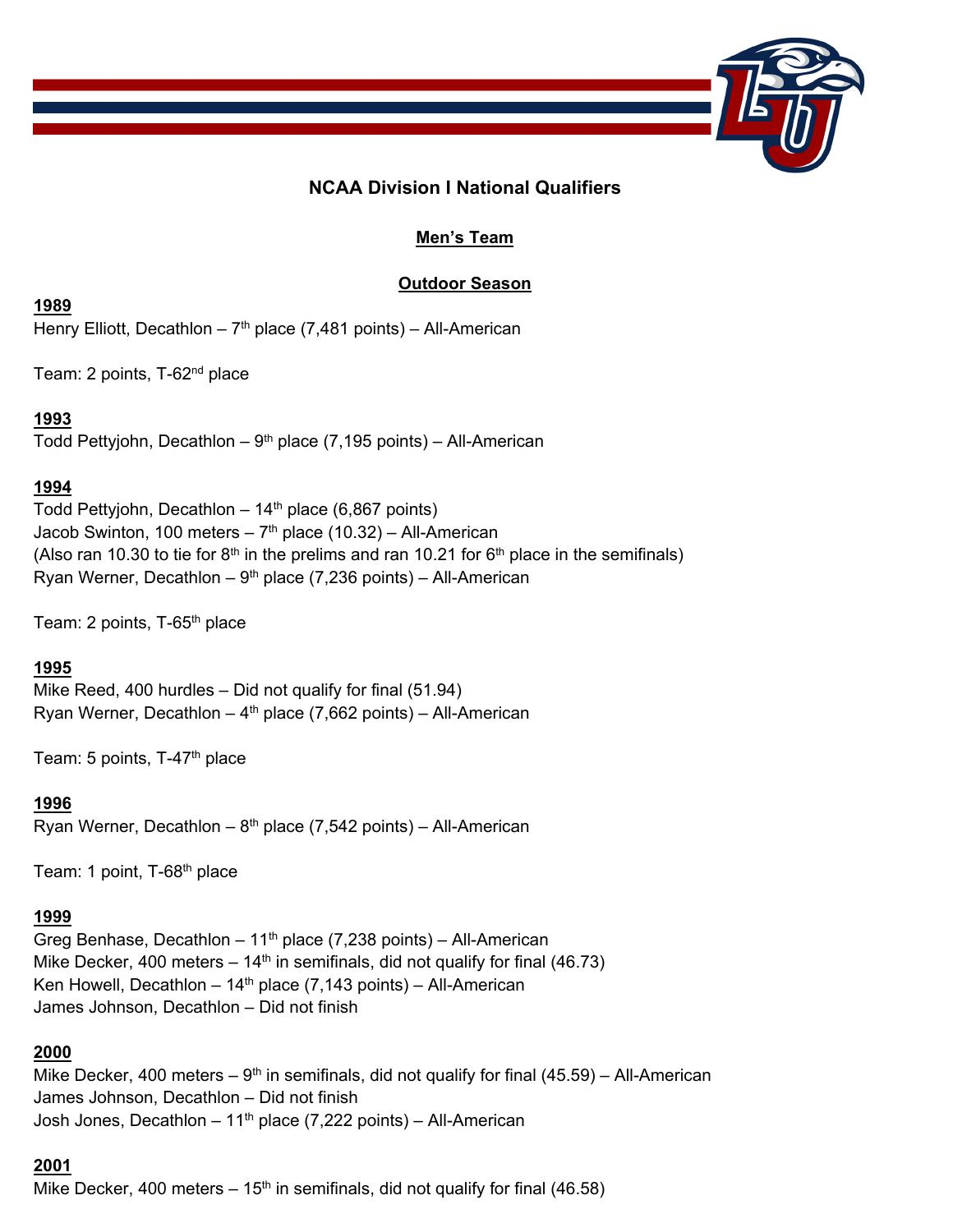## **2004**

Chad Wilson, Long Jump  $-16<sup>th</sup>$  place (24-6.25, 7.47m)

## **2005**

Brandon Hoskins, Decathlon – Did not finish Josh McDougal, 5,000 meters  $-21<sup>st</sup>$  in prelims, did not qualify for final (14:23.46)

### **2006**

Brandon Hoskins, Decathlon – Did not finish Josh McDougal, 5,000 meters  $-9<sup>th</sup>$  place (14:24.17) – All-American (Also ran  $14:00.22$  for  $6<sup>th</sup>$  place in prelims)

### **2007**

Jon Hart, Hammer  $-18<sup>th</sup>$  in prelims, did not qualify for final (202-1, 61.60m) Clendon Henderson, Discus  $-10^{th}$  place (179-5, 54.70m) (Also threw 198-2 (60.40m) to place  $3<sup>rd</sup>$  in prelims) Brandon Hoskins, Decathlon –  $7<sup>th</sup>$  place (7,561 points) – All-American Josh McDougal, 5,000 meters  $-4<sup>th</sup>$  place (13:41.03) – All-American (Also ran 14:31.00 for 14<sup>th</sup> place in prelims) Josh McDougal, 10,000 meters  $-3<sup>rd</sup>$  place (28:58.28) – All-American

Team: 13 points, T-22<sup>nd</sup> place

### **2008**

Jon Hart, Hammer  $-26$ <sup>th</sup> in prelims, did not qualify for final (189-1, 57.63m) Clendon Henderson, Discus -  $3<sup>rd</sup>$  place (192-7, 58.70m) - All-American (Also threw 185-4 (56.48m) for  $5<sup>th</sup>$  place in prelims) Brandon Hoskins, Decathlon – Did not finish Evans Kigen, 3,000-meter steeplechase  $-10<sup>th</sup>$  place (8:43.77) (Also ran 8:51.87 for  $12<sup>th</sup>$  place in prelims)

Team: 6 points, T-38<sup>th</sup> place

### **2009**

Sam Chelanga, 10,000 meters  $-3<sup>rd</sup>$  place (28:35.40) – All-American Daniel Newell, Decathlon –  $16<sup>th</sup>$  place (7,302 points) Matt Parker, High Jump  $- T$ -16<sup>th</sup> in prelims, did not qualify for final (6-8.75, 2.05m) John Talbert, Discus  $-23$ <sup>rd</sup> in prelims, did not qualify for final (174-2, 53.10m)

Team: 6 points, T-40<sup>th</sup> place

### **2010**

Sam Chelanga, 5,000 meters  $-2<sup>nd</sup>$  place (13:45.35) – All-American Sam Chelanga, 10,000 meters  $-1$ <sup>st</sup> place (28:37.40) – All-American Elliot Galeone, Javelin – Three fouls Evans Kigen, 3,000-meter steeplechase –  $16<sup>th</sup>$  in prelims, did not qualify for final (8:49.18) Clarence Powell, Triple Jump  $-22<sup>nd</sup>$  in prelims, did not qualify for final (48-11.75, 14.93m)

Team: 18 points, T-13th place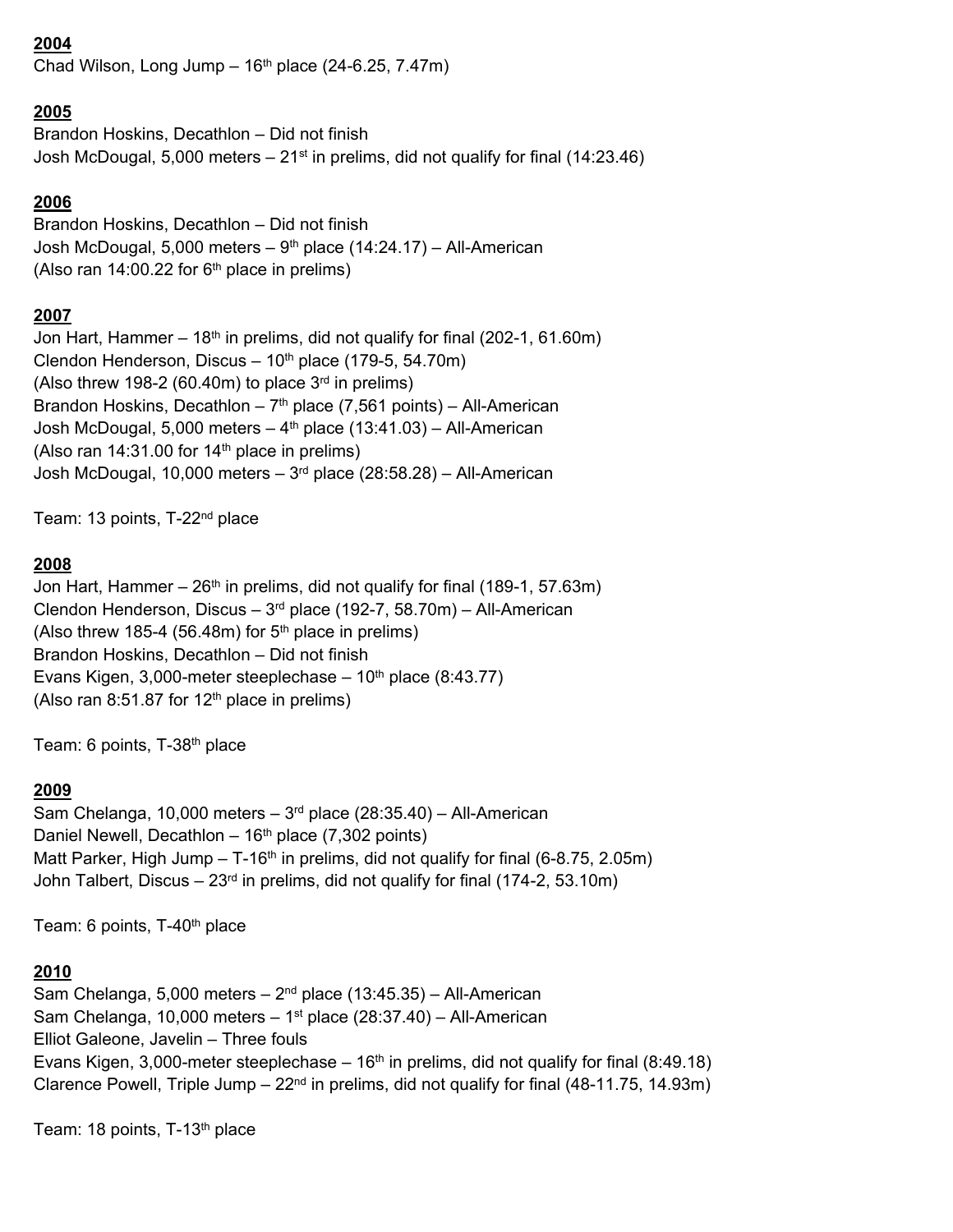## **2011**

Sam Chelanga, 5,000 meters  $-1<sup>st</sup>$  place (13:29.30) – All-American Sam Chelanga, 10,000 meters  $-2<sup>nd</sup>$  place (28:12.18) – All-American Elliot Galeone, Javelin –  $17<sup>th</sup>$  in prelims, did not qualify for final (222-10, 67.91m) Kolby Shepherd, Pole Vault –  $T-20<sup>th</sup>$  place (16-4.75, 5.00m)

Team: 18 points, T-12th place

## **2012**

Kolby Shepherd, Pole Vault – T-5<sup>th</sup> place (17-8.5, 5.40m) – All-American

Team: 3.5 points, T-54<sup>th</sup> place

## **2013**

Ryan Smith, Shot Put  $-22<sup>nd</sup>$  place (57-6.5, 17.54m) Isaac Wendland, 1,500 meters  $-24<sup>th</sup>$  place in semifinals (4:00.78)

## **2017**

Azaria Kirwa,  $5,000$  meters  $-22<sup>nd</sup>$  place (14:59.12)

## **2018**

Markus Ballengee, Decathlon –  $7<sup>th</sup>$  place (7,722 points) – All-American Darrel Jones, Triple Jump  $-21<sup>st</sup>$  place (49-2.5, 15.00m) Alejandro Perlaza Zapata, 400 meters  $-23<sup>rd</sup>$  in semifinals, did not qualify for final (47.48) Denzel Pratt, Javelin –  $17<sup>th</sup>$  place (213-10, 65.19m)

Team: 2 points, T-62<sup>nd</sup> place

### **2019**

Felix Kandie, 3,000-meter steeplechase – 13<sup>th</sup> in semifinals, did not qualify for final (8:56.20) – 2<sup>nd</sup> team All-American Azaria Kirwa, 5,000 meters –  $19<sup>th</sup>$  place (14:27.38) Azaria Kirwa, 10,000 meters –  $8<sup>th</sup>$  place (29:30.88) – All-American Alejandro Perlaza Zapata, 400 meters –  $5<sup>th</sup>$  place (45.02) – All-American (Also ran 45.12 for  $3<sup>rd</sup>$  place in semifinals) Denzel Pratt, Javelin –  $14<sup>th</sup>$  place (221-1, 67.40m) –  $2<sup>nd</sup>$  team All-American

Team: 5 points, T-40<sup>th</sup> place

### **2021**

Felix Kandie, 3,000-meter steeplechase –  $9<sup>th</sup>$  place (8:34.15) –  $2<sup>nd</sup>$  team All-American (Also ran 8:32.95 for  $7<sup>th</sup>$  place in semifinals) Kyle Mitchell, Shot Put –  $14<sup>th</sup>$  place (61-1.5, 18.63m) –  $2<sup>nd</sup>$  team All-American

### **2022**

Kevin Nedrick, Discus – 11<sup>th</sup> place (191-2, 58.28m) – 2<sup>nd</sup> team All-American Kennedy Sauder, High Jump - T-15<sup>th</sup> place (6-10.75, 2.10m) -  $2<sup>nd</sup>$  team All-American Brandon Letts, Donald McClinton, Christian Lyon, Diamantae Griffin, 4 x 100 relay – 12<sup>th</sup> in semifinals, did not qualify for final  $(39.08) - 2<sup>nd</sup>$  team All-American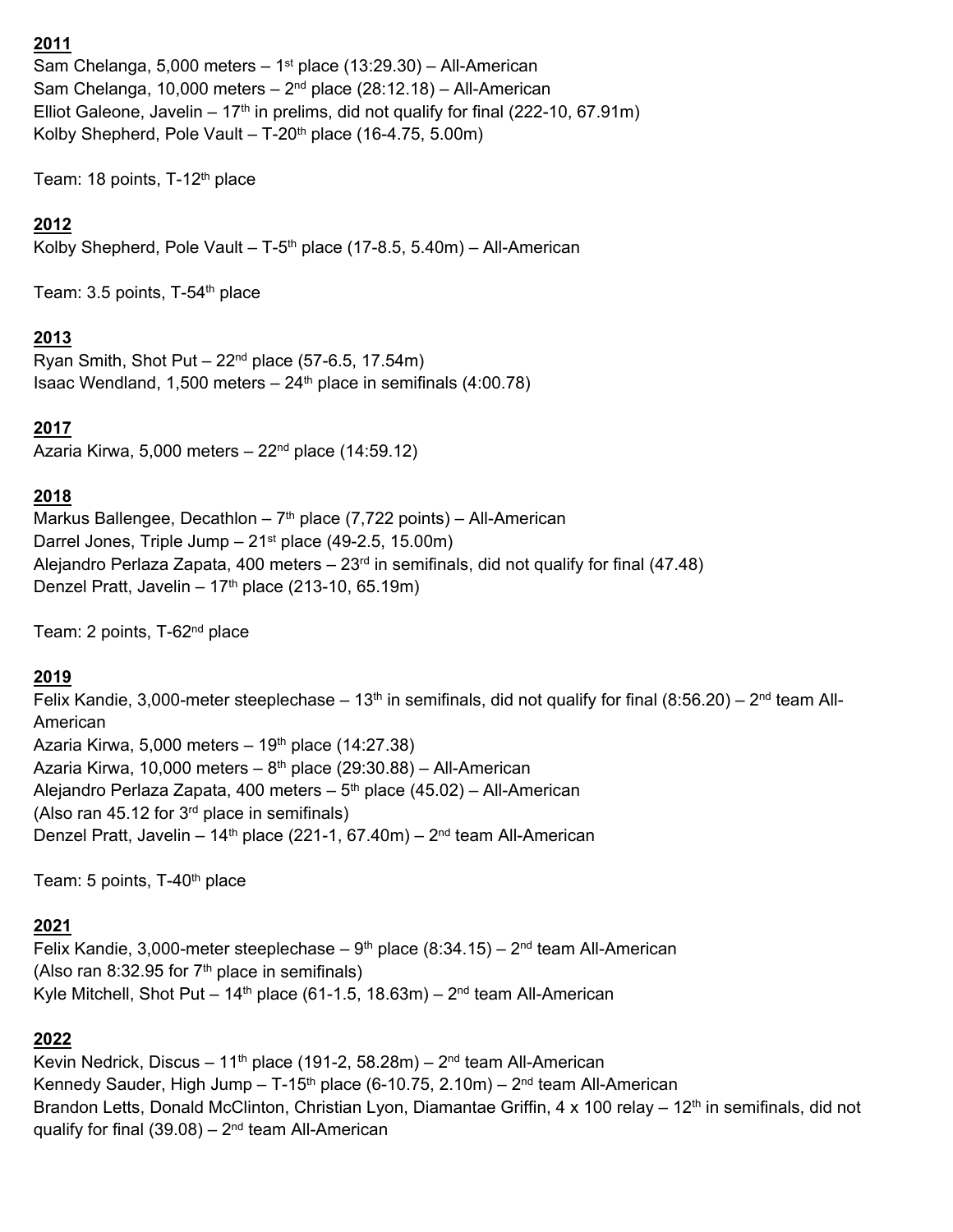#### **Indoor Season**

#### **2000**

Mike Decker, 400 meters – 10<sup>th</sup> in semifinals, did not qualify for final (46.59) – All-American

#### **2001**

Mike Decker, 400 meters  $-5<sup>th</sup>$  place (46.33) – All-American (Also ran 46.94 for  $8<sup>th</sup>$  in semifinals)

Team: 4 points, T-44<sup>th</sup> place

#### **2005**

Brandon Hoskins, Heptathlon –  $9<sup>th</sup>$  place (5,263 points) – All-American Josh McDougal,  $3,000$  meters –  $5<sup>th</sup>$  place (8:02.72) – All-American

Team: 4 points, T-40<sup>th</sup> place

#### **2006**

Josh McDougal,  $3,000$  meters  $-5$ <sup>th</sup> place (8:07.35) – All-American Josh McDougal, 5,000 meters  $-4$ <sup>th</sup> place (13:55.85) – All-American

Team: 9 points, T-23rd place

#### **2007**

Josh McDougal, 3,000 meters – 3rd place (7:55.40) – All-American Josh McDougal, 5,000 meters  $-8$ <sup>th</sup> place (13:49.97) – All-American

Team: 7 points, T-30<sup>th</sup> place

#### **2008**

Clendon Henderson, Shot Put  $-14<sup>th</sup>$  place (56-7.5, 17.26m) Josh McDougal,  $3,000$  meters –  $6<sup>th</sup>$  place (8:03.77) – All-American Josh McDougal, 5,000 meters –  $5<sup>th</sup>$  place (13:58.62) – All-American

Team: 7 points, T-36th place

#### **2009**

Sam Chelanga, 5,000 meters  $-2<sup>nd</sup>$  place (13:44.57) – All-American

Team: 8 points, T-29<sup>th</sup> place

#### **2010**

Sam Chelanga, 5,000 meters  $-2<sup>nd</sup>$  place (13:37.01) – All-American

Team: 8 points, T-26<sup>th</sup> place

## **2011**

Sam Chelanga, 3,000 meters  $-15<sup>th</sup>$  place (8:11.15) –  $2<sup>nd</sup>$  team All-American Sam Chelanga, 5,000 meters  $-2<sup>nd</sup>$  place (13:27.34) – All-American

Team: 8 points, T-26<sup>th</sup> place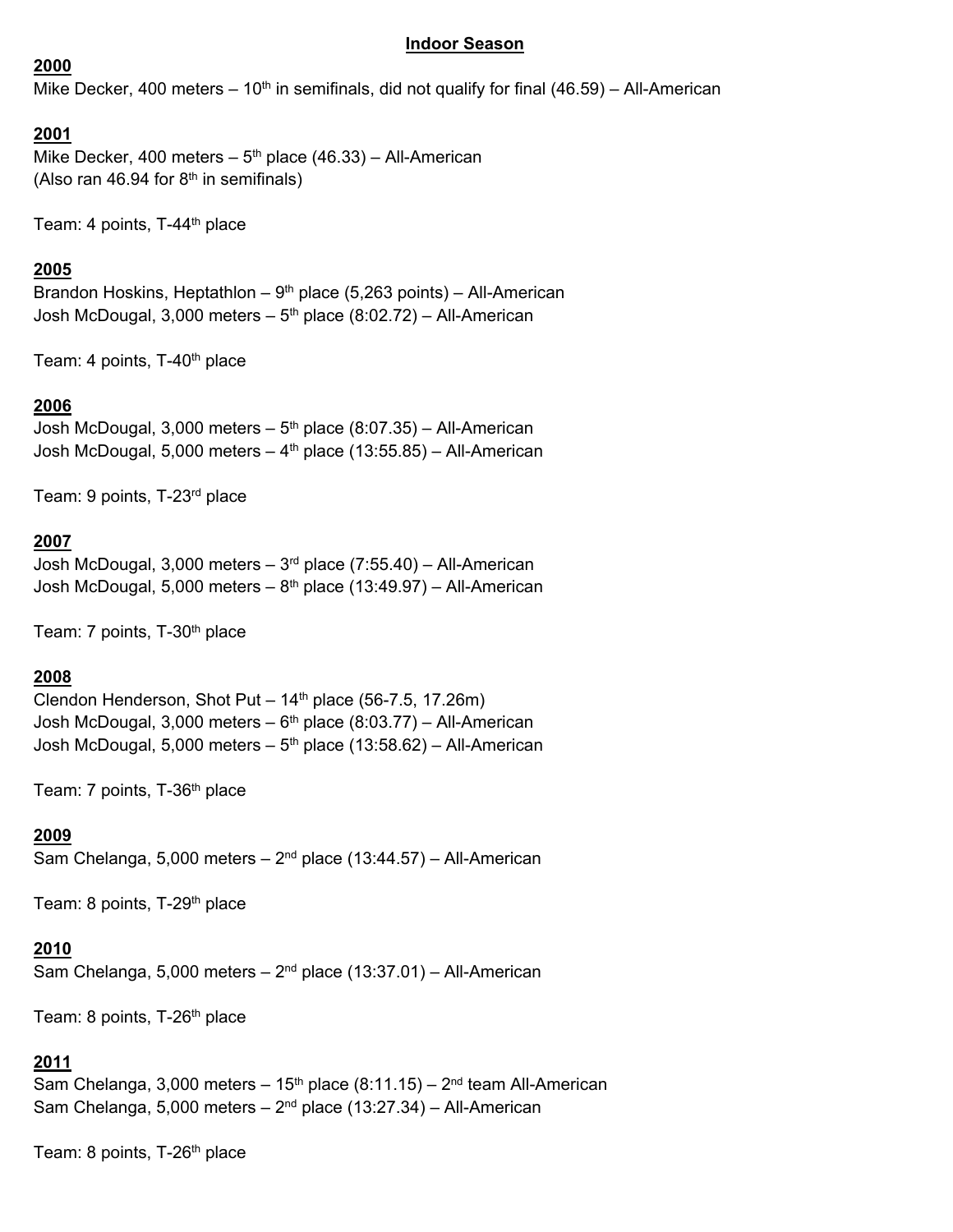# **2018**

Jovaine Atkinson, 60 hurdles  $-$  4<sup>th</sup> place (7.72) – All-American (Also ran 7.64 for  $2<sup>nd</sup>$  in semifinals)

Team: 5 points, T-42<sup>nd</sup> place

# **2019**

Alejandro Perlaza Zapata,  $400 - 6$ <sup>th</sup> place (46.07) – All-American (Also ran 46.76 for  $6<sup>th</sup>$  in semifinals)

Team: 3 points, T-47<sup>th</sup> place

## **2022**

Kennedy Sauder, High Jump - T-13<sup>th</sup> place (7-0.5, 2.15m) -  $2<sup>nd</sup>$  team All-American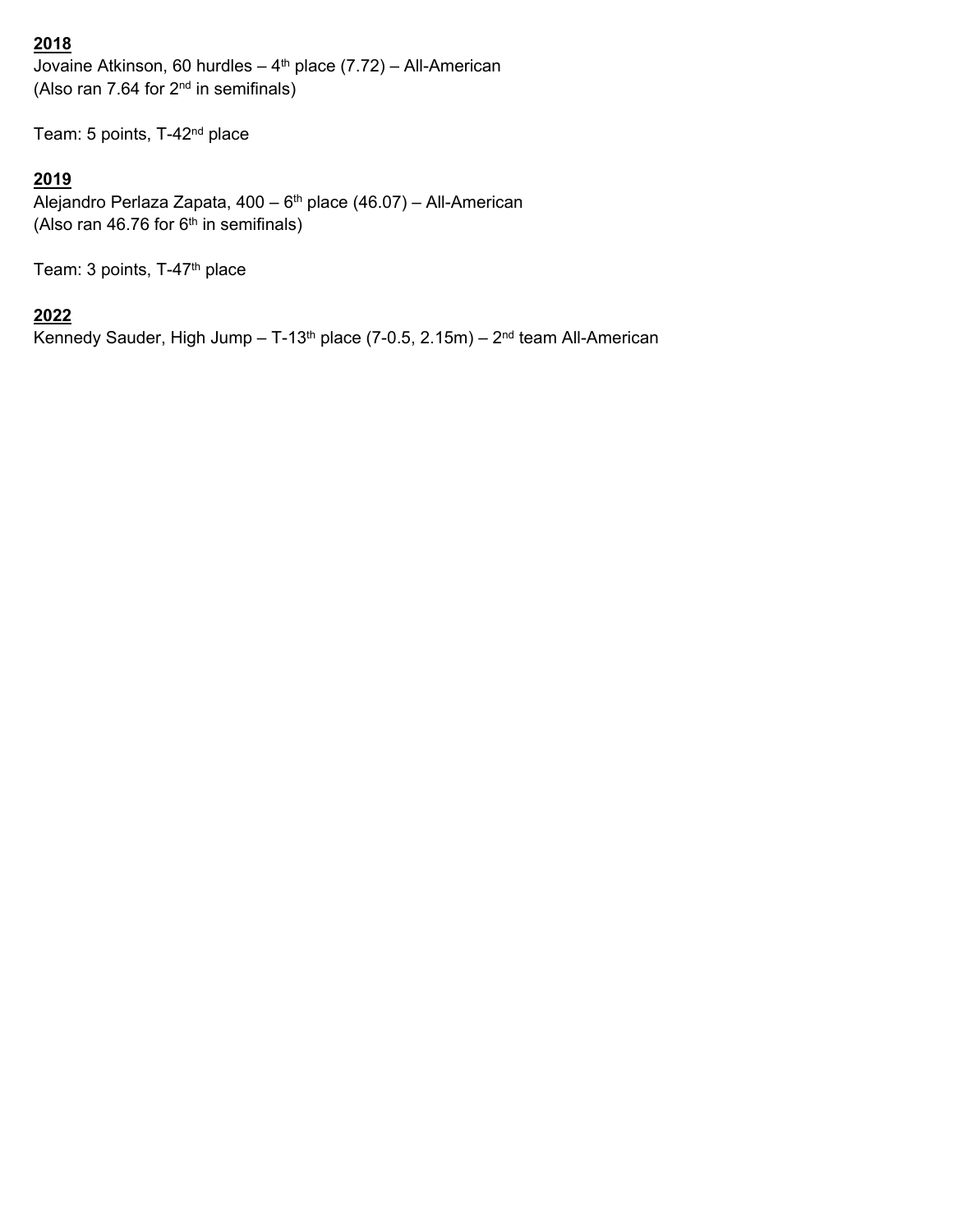## **Women's Team**

## **Outdoor Season**

**2000** 

Andrea Wildrick, Pole Vault – T-9th place (13-1.5, 4.00m) – All-American

## **2001**

Andrea Wildrick, Pole Vault  $-10^{th}$  place (12-9.5, 3.90m)

## **2002**

Danielle McNaney, Heptathlon  $-15<sup>th</sup>$  place (4,960 points) Heather Sagan, 1,500 meters  $-2<sup>nd</sup>$  place (4:14.71) – All-American (Also ran 4:24.81 for 11<sup>th</sup> in semifinals) Andrea Wildrick, Pole Vault –  $2^{nd}$  place (13-5.25, 4.10m) – All-American

Team: 16 points, T-15<sup>th</sup> place

## **2004**

Danielle McNaney, Heptathlon  $-20<sup>th</sup>$  place (5,038 points)

## **2005**

Kena Butts, High Jump  $-$  T-24<sup>th</sup> place in prelims, did not qualify for final (5-8.5, 1.74m) Danielle McNaney, Heptathlon –  $11<sup>th</sup>$  place (5,419 points)

## **2007**

Carol Jefferson, 10,000 meters  $-25<sup>th</sup>$  place (35:37.03)

## **2012**

Melinda Bendik, Hammer – 16<sup>th</sup> place (192-7, 58.71m) – 2<sup>nd</sup> Team All-American

## **2013**

Mychelle Cumings, Discus –  $20<sup>th</sup>$  place (155-6, 47.41m)

### **2015**

Jocelyn Williams, Hammer –  $16<sup>th</sup>$  place (190-5, 58.04m) –  $2<sup>nd</sup>$  Team All-American

### **2016**

Ednah Kurgat, 5,000 meters  $-4$ <sup>th</sup> place (16:02.91) – All-American

Team: 5 points, T-46<sup>th</sup> place

### **2018**

Dasiana Larson, Hammer  $-20<sup>th</sup>$  place (197-2, 60.10m)

## **2019**

Chelsea Igberaese, Discus –  $20<sup>th</sup>$  place (163-5, 49.80m) Tanner Ealum, Ty'Asia Dansbury, Delaney McDowell, Cortney Dowling, 4 x 400 relay – DQ in semifinals

## **2021**

Chelsea Igberaese, Discus –  $17<sup>th</sup>$  place (177-9, 54.18m)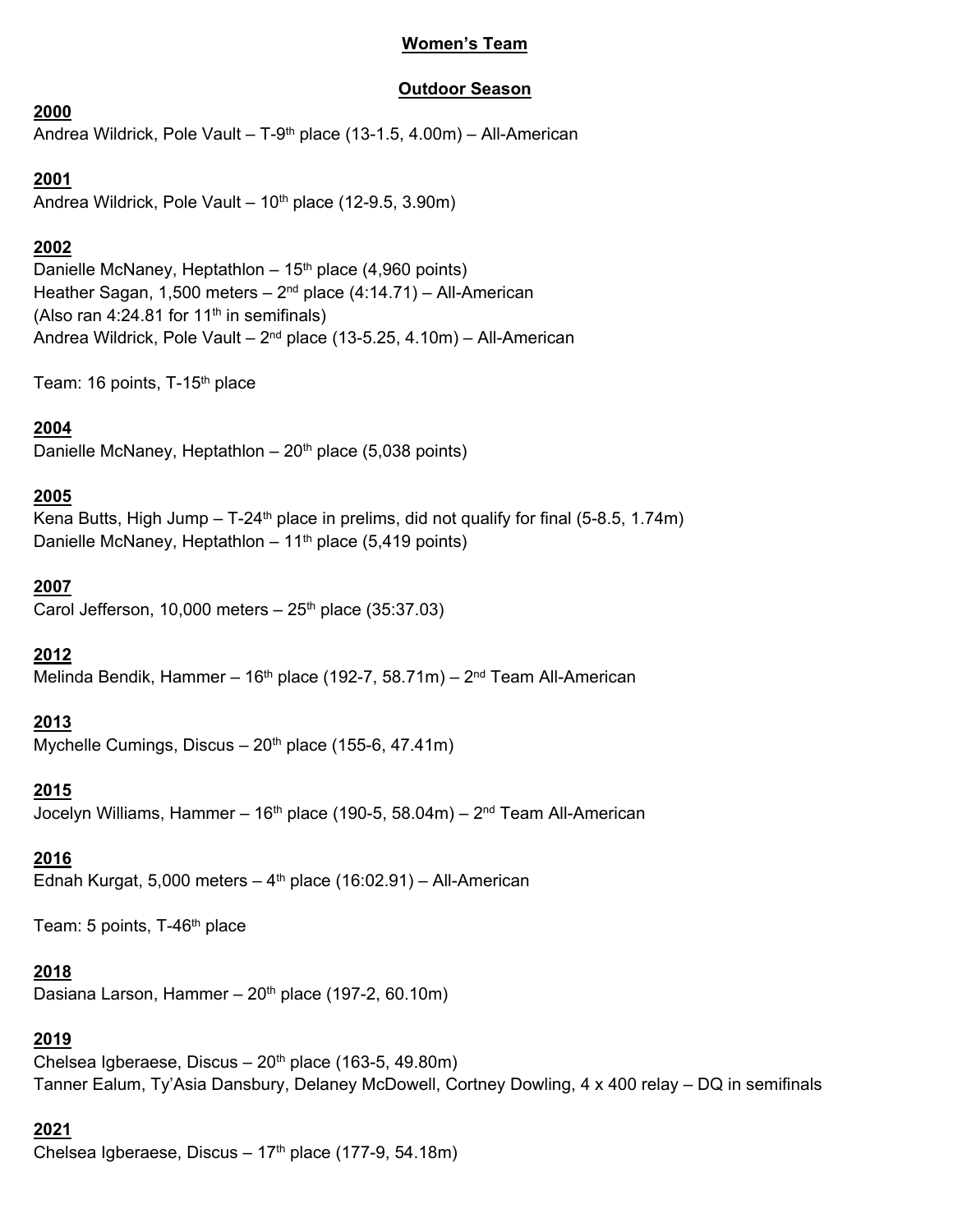# **2022**   $\overline{A}$ yanna Johnson, Long Jump – 19<sup>th</sup> place (19-7.5, 5.98m)